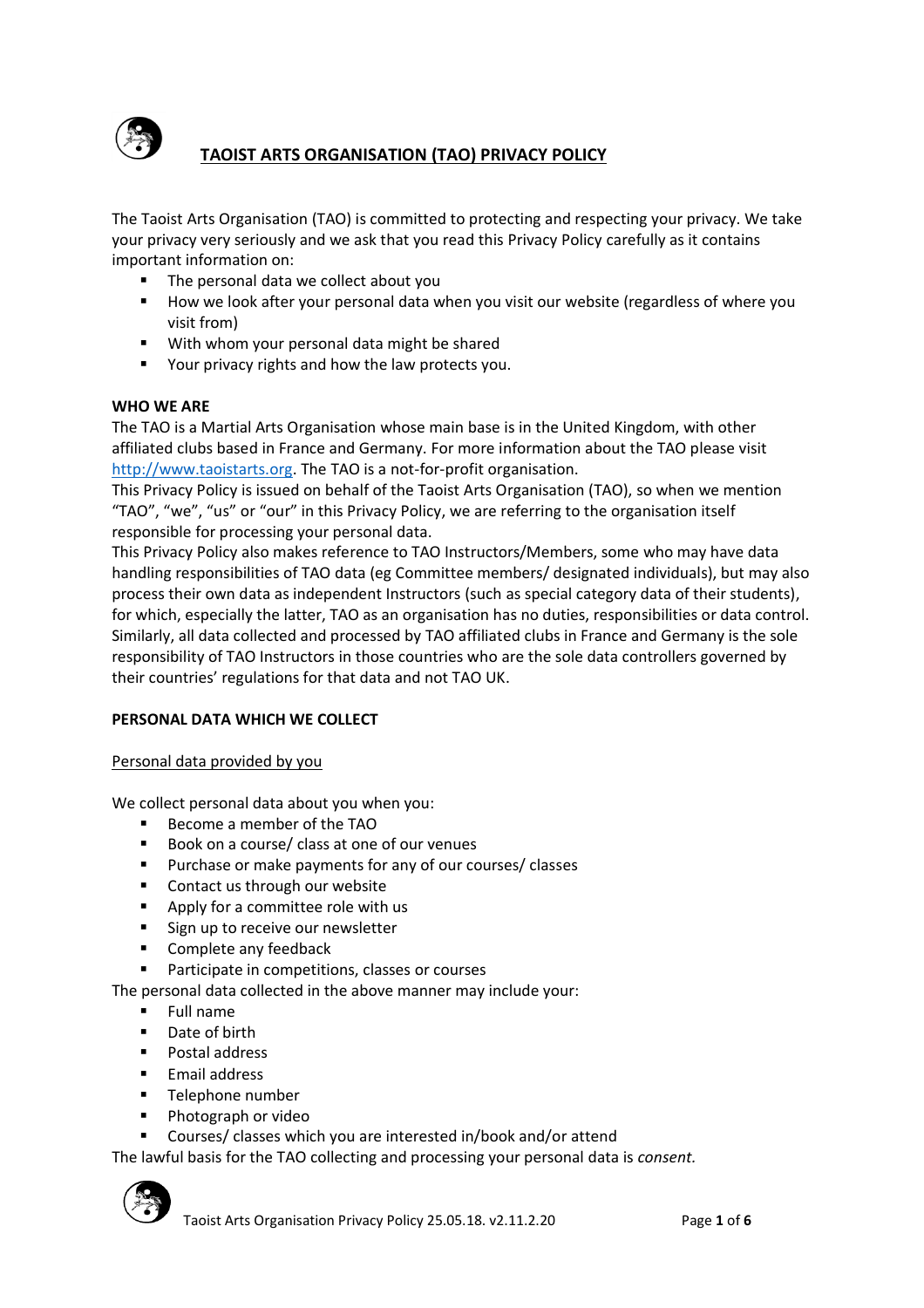## Personal data provided by 3rd parties

The TAO does not receive information about you from other sources, but the TAO branches based in other EU countries do at regular intervals send their member details to TAO UK which are included in the main TAO database and or access the database themselves directly to create new memberships.

## Special categories of personal data

The TAO does not hold any special category personal data about you. TAO instructors do collect and process special category data (health information) about their students, with their consent (*lawful processing requirement*) under the condition of *vital interests (condition requirement)*. This health information and next of kin details are kept so that the instructors can ensure the safety of their students during class and in the event of an emergency and also hold an emergency contact for such circumstances. Instructors collect such data with the student's explicit consent. Instructors operate independently in their data controller duties for processing such special category data and the TAO will not be liable for any data breach thereto on the part of the instructor.

The TAO does not request for any special categories of personal data to be disclosed to us as part of your TAO membership application.

## Personal data about other individuals

If you give us information on behalf of someone else, you confirm that the other person has appointed you to act on his/her behalf and has agreed that you can:

- Give consent on his/her behalf to the processing of his/her personal data
- Receive on his/her behalf any data protection notices
- Give consent to transfer his/her personal data outside the European Economic area
- Give consent to the processing of their special category personal data (further details relating to special category personal data is detailed below).

## **HOW WE USE YOUR PERSONAL DATA**

#### Overview

We collect information about you so that we can:

- Identify you and manage your membership and insurance
- Manage your course bookings and ensure that we can provide you with a personalised experience
- Process any orders for classes/courses/membership/insurance renewal you make with us
- Assist you with your queries in relation to our organisation and classes/courses
- Review and process any of your competition entries / results
- Conduct statistical member analysis as required
- Notify you of any changes to our website or to our services that may affect you
- Improve our services
- Where relevant place information about you on our website (eg about competitions) or multimedia such as newsletters (eg photos/articles), training manuals and training archive (e.g photos/videos)

The TAO does not perform any member profiling or analysis of preferences

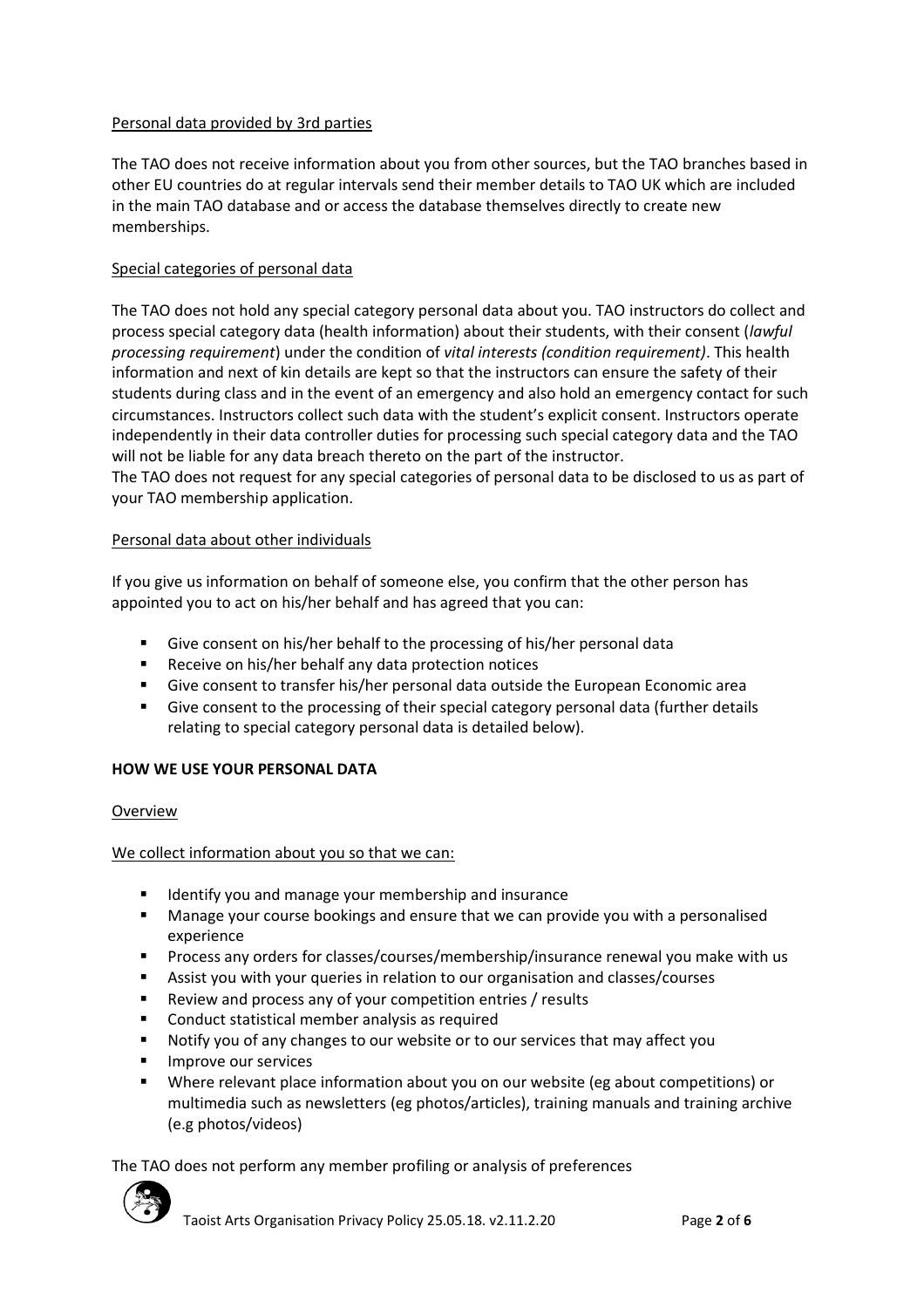### Marketing

We would like to send you information by email about our products and services, competitions, courses, classes, noticeboard and newsletter publications and special offers which may be of interest to you.

We will only send you marketing messages when you click to subscribe on our website or tick the relevant consent box when you provide us with your personal data. If you have consented to receive such marketing from us, you can opt out at any time by using the unsubscribe function on each of our emails or by contacting us directly through the "Contact Us" section of our website.

### **WHEN WE MIGHT SHARE YOUR PERSONAL DATA WITH THIRD PARTIES**

As an essential part of being able to provide our TAO membership services to you, your data is held on the TAO database based in the UK which is accessible by nominated TAO Instructors within the UK, France and Germany.

For UK members, The TAO needs to send your personal data to the British Council for Chinese Martial Arts (BCCMA [https://bccma.com\)](https://bccma.com/) so that they can provide you with your BCCMA licence and training insurance (required for full TAO members only).

Your data is shared with service providers that help us to run our Organisation such as website hosting providers and website developers.

Your name and email address is shared with an online payment processing service (at the date of this version is [https://stripe.com/gb\)](https://stripe.com/gb) so the service can identify the payment you make to them via their portal for automatic membership and insurance renewal.

For information on how any third parties will use your data, please contact them via their respective websites and read their Privacy Policies.

We do not and will not otherwise sell or give any of your personal data to any third party – including your name, address, email address or payment information. We want to earn and maintain your trust, and we believe this is essential in order do that.

There may be situations where by law and statute we may have to share your information with law enforcement agencies in connection with any investigation to help prevent unlawful activity.

#### **HOW WE ASK FOR CONSENT**

In those cases where we need your consent to hold and process your personal data, we will ask you to check a box and/or sign a form requiring consent (except when subscribing to our newsletter via our website, when we will advise you how to subscribe). By checking these boxes/ signing forms you are confirming that you have been informed as to why we are collecting the information, how this information will be used, for how long the information will be kept, who else will have access to this information and what are your rights as a data subject (all of which is set out in this Privacy Policy). The TAO will hold your data for the options you provide consent to.

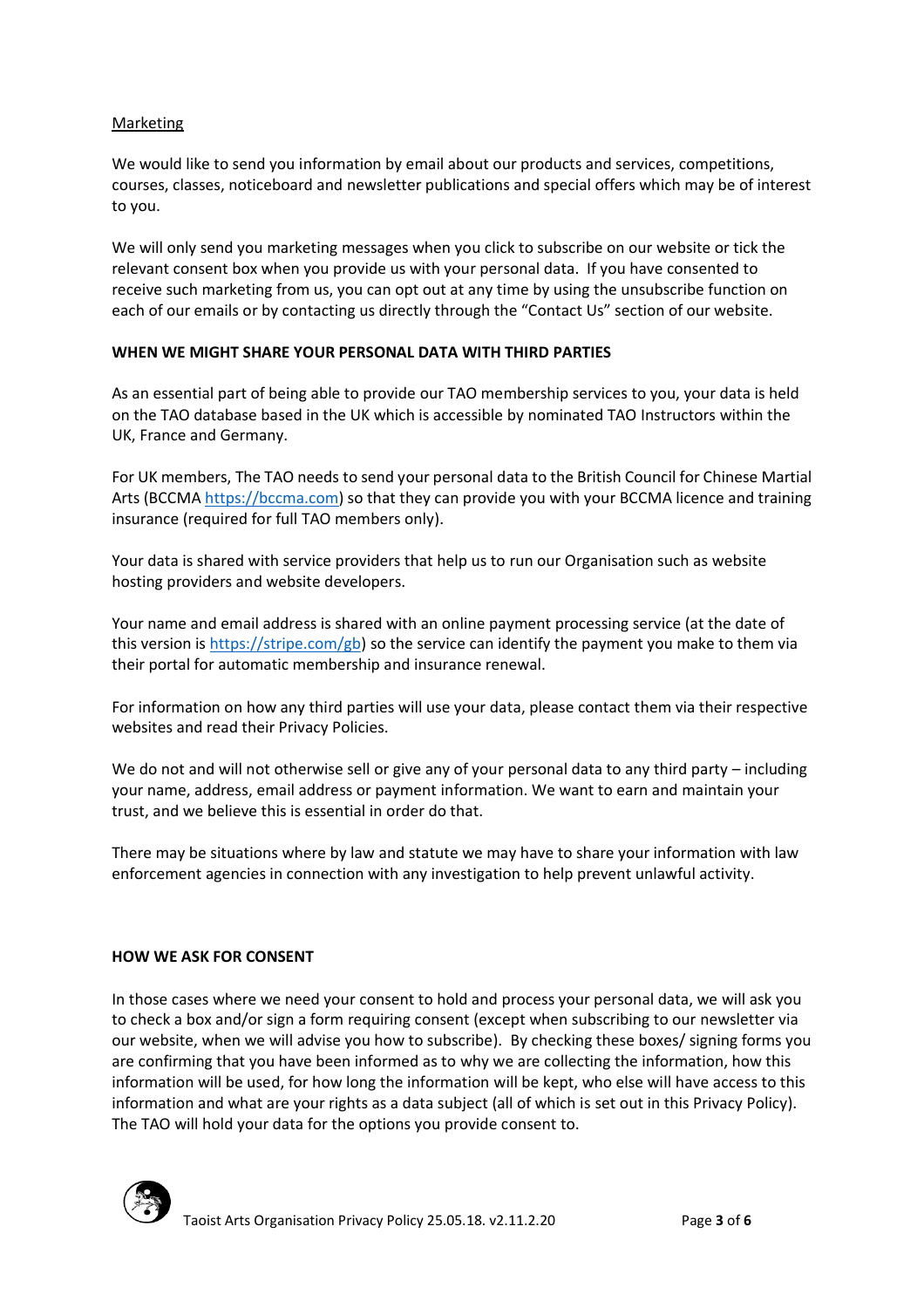### **HOW WE KEEP YOUR DATA SECURE**

To protect your information we have policies and procedures in place to make sure that only authorised personnel can access the information, that information is handled and stored in a secure and sensible manner, and all systems that can access the information have the necessary security measures in place.

All TAO instructors/members with access to the database and/or your personal data (e.g. course organisors) receive the necessary GDPR awareness training and resources, through provision of our Data Protection Policy (which includes helpful factsheets and appendices), this Privacy Policy, and/or meetings to ensure they understand their responsibilities and legal obligations in relation to all of our policies and procedures and current legislation.

In addition to these operational measures we also use a range of technologies and security systems to reinforce the policies and procedures, including ensuring that:

- Access to personal data is strictly restricted to those TAO instructors/members who need to access this information as part of their role
- We store your personal data on secure servers and unauthorised external access to personal data is prevented through the use of a firewall
- Where required any communications about TAO members is treated confidentially and may be anonymised (so that it does not identify you)
- We store your personal data on secure servers
- To make sure that these measures are suitable, we run vulnerability tests regularly
- Audits to identify areas of weakness and non-compliance are scheduled from time to time as required.

## **HOW LONG DO WE KEEP YOUR PERSONAL DATA**

We shall only retain your information for as long as necessary to fulfil the purposes we collected it for, including for the purposes of satisfying any legal, accounting, or reporting requirements.

As a general rule, membership details are kept on the database for the duration of TAO membership and for 2 years following overdue renewal, following which these are securely and permanently deleted (electronic and paper records). If you would like more information about how long we retain specific types of your information, please contact us on the contact details provided later in this Privacy Policy.

## **TRANSFERS OF YOUR PERSONAL DATA OUT OF THE EEA**

All information you provide via our website is stored on our secure servers within the European Economic Area ("EEA"). If, in future, any data that we collect from you is transferred to, or stored at, a destination outside the EEA at any time, we will update this Privacy Policy accordingly. When you link to a social media site via our website, any personal data which you provide them may be transferred or stored outside the EEA. Please check their websites' privacy notice and policy carefully.

## **YOUR RIGHTS**

#### **The right to access information we hold about you**

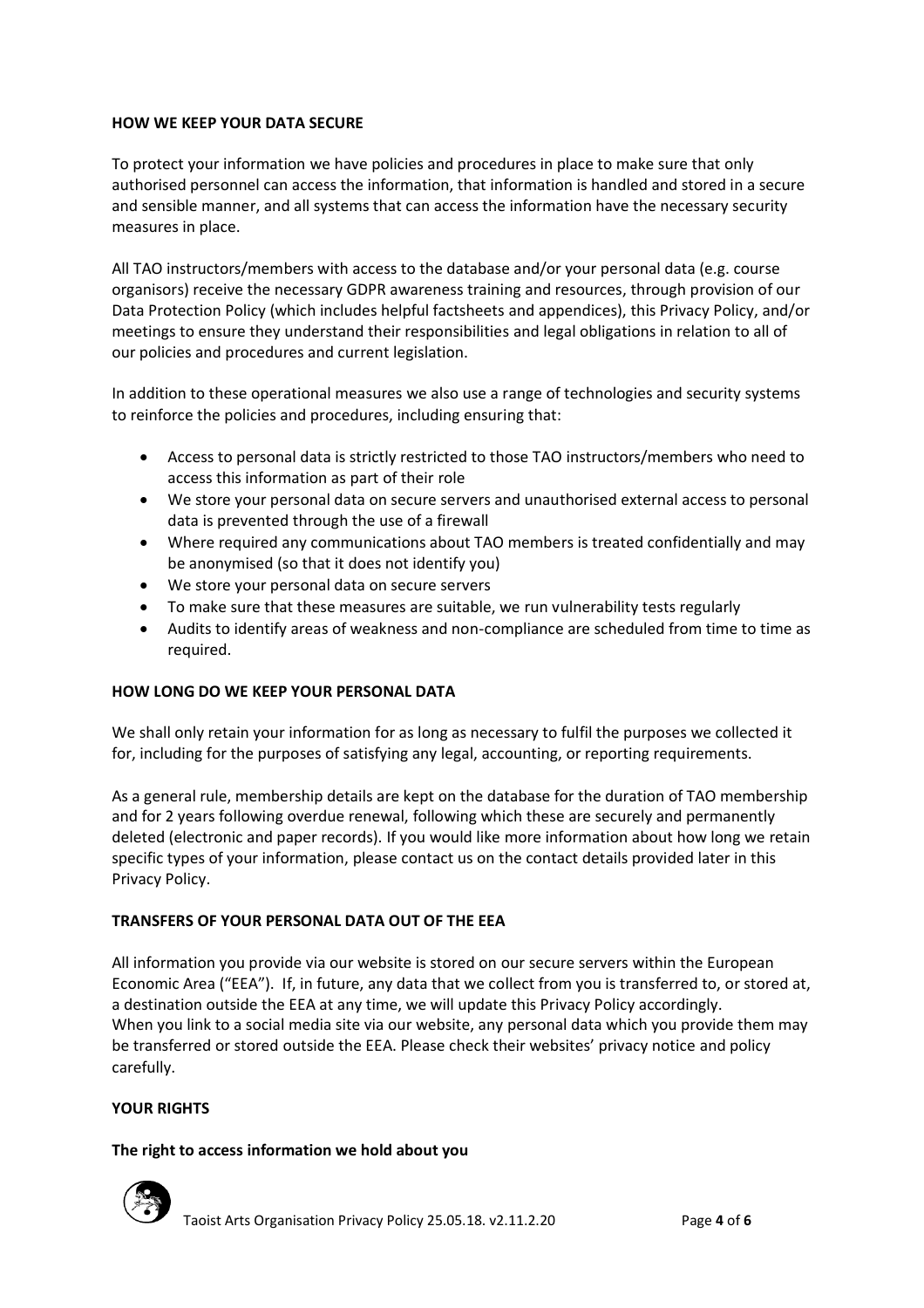At any point you can contact us to request the information we hold about you as well as why we have that information, who has access to the information and where we got the information. Once we have received your request we will respond within 30 days.

## **The right to correct and update the information we hold about you**

If the information we hold about you is out of date, incomplete or incorrect, you can inform us and we will ensure that it is updated.

### **The right to have your information erased**

If you feel that we should no longer be using your information or that we are illegally using your information, you can request that we erase the information we hold. When we receive your request, we will confirm whether the information has been deleted or tell you the reason why it cannot be deleted.

### **The right to object to processing of your information**

You have the right to request that we stop processing your information. Upon receiving the request, we will contact you to tell you if we are able to comply or if we have legitimate grounds to continue. If data is no longer processed, we may continue to hold your information to comply with your other rights.

#### **The right to ask us to stop contacting you with direct marketing**

You have the right to request that we stop contacting you with direct marketing.

#### **The right to data portability**

You have the right to request that we transfer your information to another controller. Once we have received your request, we will comply where it is feasible to do so.

The TAO does not conduct any automated decision making and/ or profiling. For your security we may need to verify your identity before we process your instructions above.

#### **COOKIES AND TRACKING**

#### **Use of cookies**

A cookie is a small text file which is placed onto your device when you access our website. We use cookies on our website to Make your online experience more efficient and enjoyable. In most cases we will need your consent in order to use cookies on our website. The exception is where the cookie is essential in order for us to provide you with a product or service you have requested.

#### **Consent to cookies**

If you visit our website when your browser is set to accept cookies, we will interpret this as an indication that you consent to our use of cookies and other similar technologies as described in this Privacy Notice and Policy. If you change your mind in the future about letting us use cookies, you can modify the settings of your browser to reject cookies or disable cookies completely.

#### **Turning off cookies**

If you do not want to accept cookies, you can change your browser settings so that cookies are not accepted. If you do this, please be aware that you may lose some of the functionality of this website. For further information about cookies and how to disable them please go to the Information Commissioner's webpage on cookies: [https://ico.org.uk/for-the-public/online/cookies/.](https://ico.org.uk/for-the-public/online/cookies/)